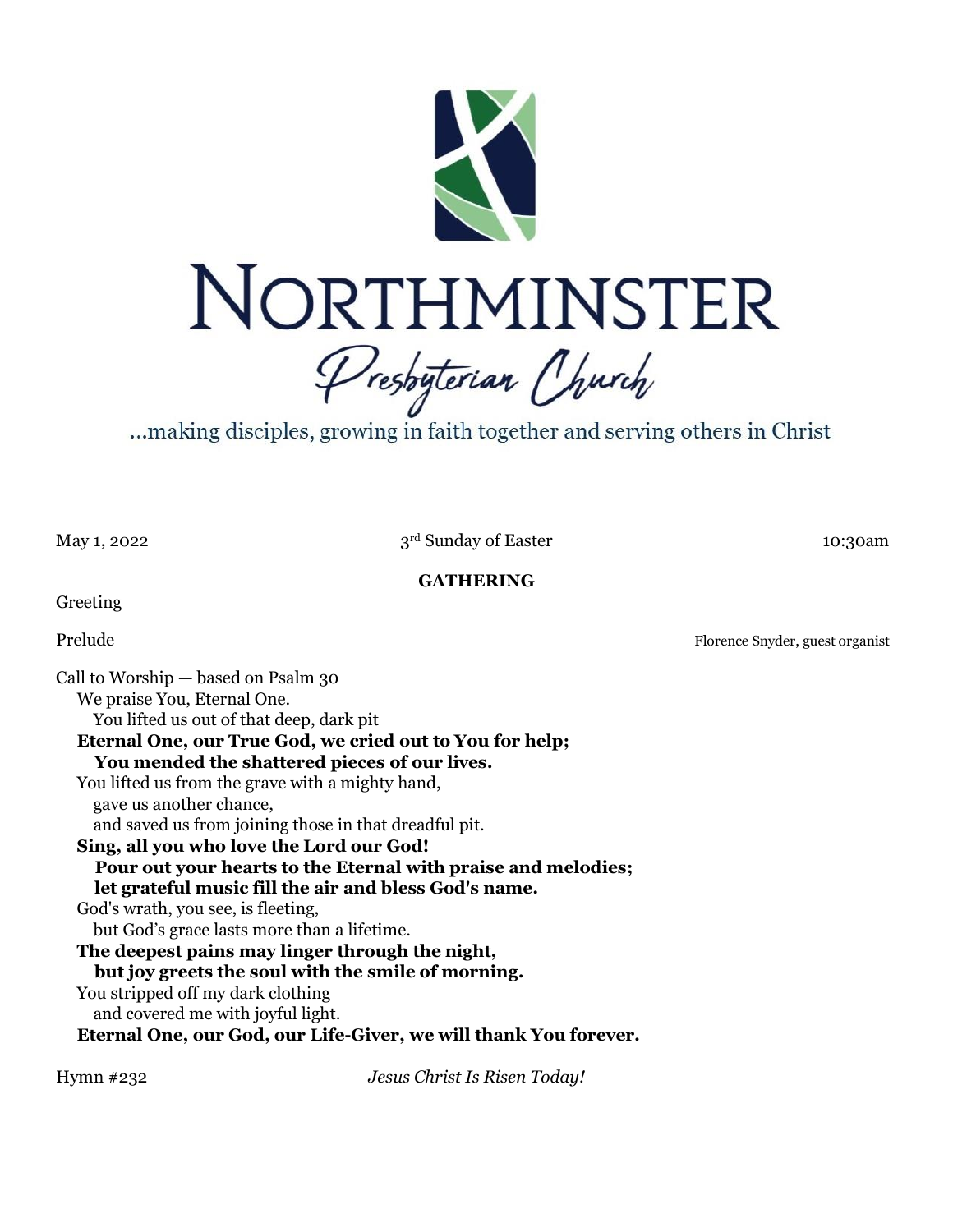Call to Confession

Prayers of Confession O Lord, you desire truth in our inward being; **teach us wisdom in our secret hearts.** Send out your light, send out your truth, **and let them lead us back to our true home.** Take from us the weight of our sin, **that room might be made for the spirit of truth.** If we prepare a dwelling place, your spirit will abide within us, **and your eternal truth will set our spirits free.** Then shall we love not only in word or in speech, but also in deed and in truth, **and by this know that our service of you is faithful.** O Lord, you desire truth in our inward being; **teach us wisdom in our secret heart.**

# **Hear our prayers in Jesus' name …**

Assurance of Forgiveness

Response to Forgiveness #243 *Be Not Afraid* Be not afraid; sing out for joy! Christ is risen, alleluia! Be not afraid; sing out for joy! Christ is risen, alleluia!

Affirmation of Faith — Brief Statement of Faith

In life and in death we belong to God. Through the grace of our Lord Jesus Christ, the love of God, and the communion of the Holy Spirit, we trust in the one triune God, the Holy One of Israel, whom alone we worship and serve.

**We trust in Jesus Christ, fully human, fully God. Jesus proclaimed the reign of God: preaching good news to the poor and release to the captives, teaching by word and deed and blessing the children, healing the sick and binding up the brokenhearted, eating with outcasts, forgiving sinners, and calling all to repent and believe the gospel. Unjustly condemned for blasphemy and sedition, Jesus was crucified, suffering the depths of human pain and giving his life for the sins of the world. God raised this Jesus from the dead, vindicating his sinless life, breaking the power of sin and evil, delivering us from death to life eternal.**

\*Passing the Peace

Announcements and Invitations

Gathering our Offerings

Offertory Music

### **LISTENING**

Prayers of Thanksgiving and for Illumination

Scripture – John 21:1-12

Hymn #246 *Christ Is Alive!*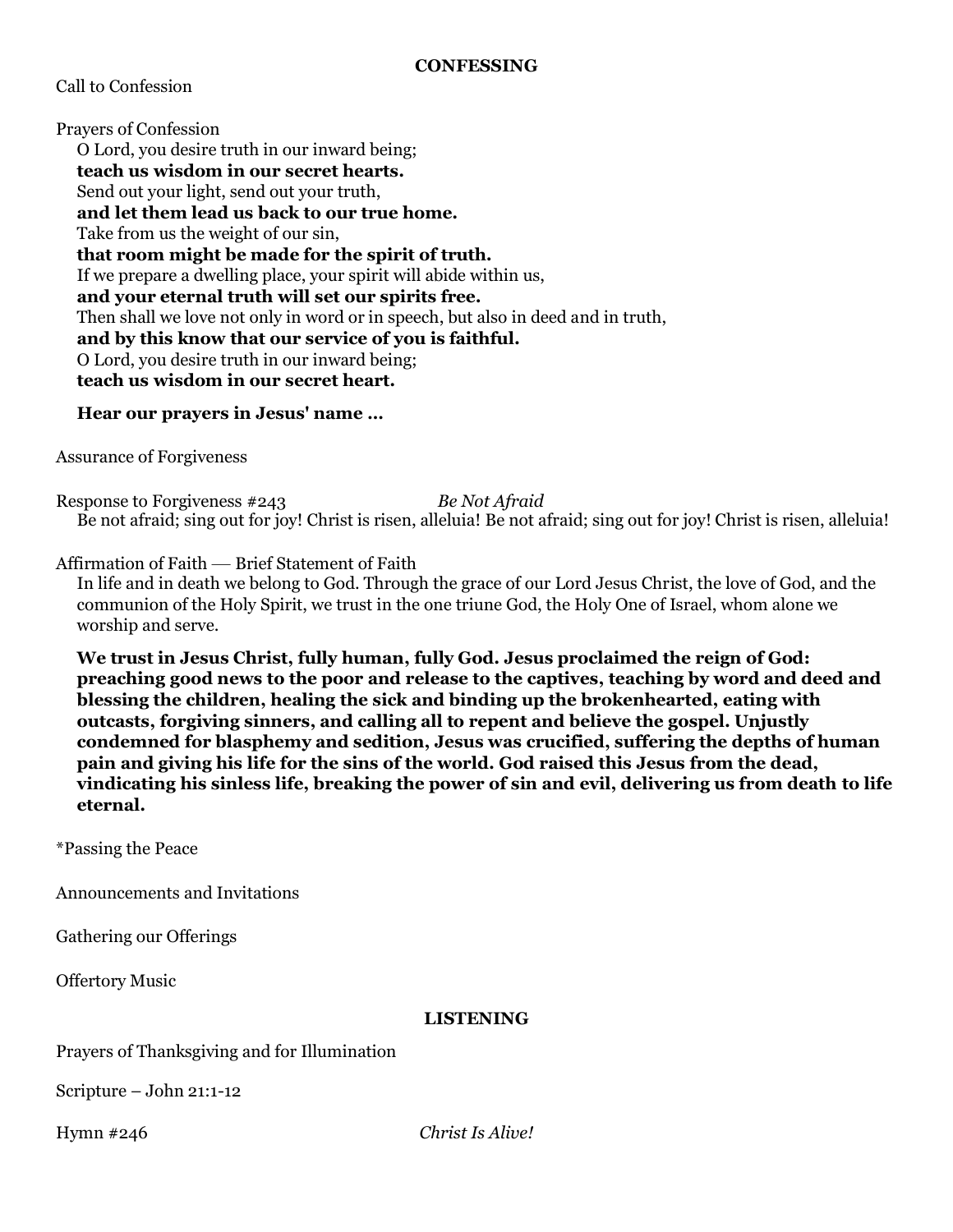Scripture – 1 Corinthians 15:20-26

# Sermon in Words – **"The last enemy to be destroyed is death"**

Hymn #248 *Christ Is Risen! Shout Hosanna* verses 1-2

# **SHARING**

Sacrament of Communion

Invitation to the Table

Prayer of Thanksgiving

The Lord be with you. **And also with you.**  Lift up your hearts. **We lift them up to the Lord.**  Let us give thanks to the Lord our God. **It is right for us to give thanks and praise...** 

Lord's Prayer

**Our Father, Who art in Heaven, Hallowed be Thy name, Thy Kingdom Come, Thy will be done, on earth as it is in heaven. Give us this day our daily bread. And forgive us our debts as we forgive our debtors. And lead us not into temptation but deliver us from evil, for Thine is the Kingdom, and the power and the glory, forever. Amen.** 

Sharing of Bread and Cup

*All who desire the communion meal are invited to come forward to the table, receive a portion of bread from the pastor, take a cup from one of the elders, and return to the pew. We will share in the cup together once everyone has been served.* 

Music during Communion

Closing Unison Prayer **God of grace, you renew us at your table with the bread of life. May this food strengthen us in love and help us to serve you in each other. We ask this in the name of Jesus, the Lord. Amen.**

\*Hymn #248 *Christ Is Risen! Shout Hosanna* verse 3

# **DEPARTING**

\*Benediction

May the peace of the Lord Christ go with you, wherever he may send you. May he guide you through the wilderness, protect you through the storm. May he bring you home rejoicing at the wonders he has shown you. May he bring you home rejoicing, once again into our doors.

Postlude



\*Sung Response Northumbria Community